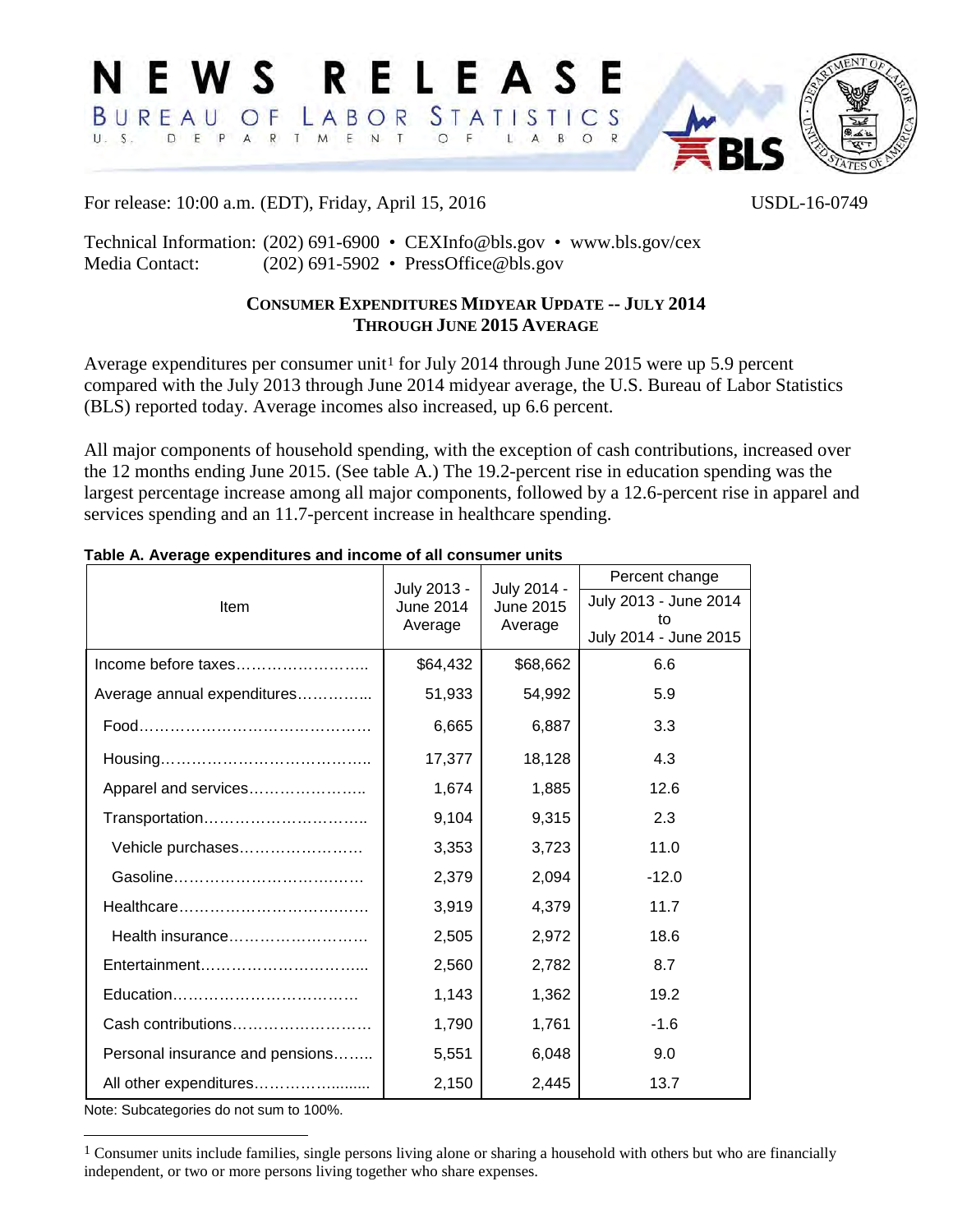# **Spending patterns, July 2014 – June 2015 compared with July 2013 – June 2014**

- Transportation expenditures edged up 2.3 percent to \$9,315. Within transportation, two underlying components moved considerably in opposite directions, vehicle purchases up 11.0 percent and gasoline down 12.0 percent.
- Healthcare spending rose 11.7 percent to \$4,379 for July 2014 through June 2015. The level of spending for healthcare has increased every year annually from 1996 through 2014**[2](#page-1-0)**. The most recent increase was driven by an 18.6-percent increase in average household health insurance expenditures. This increase was due to both additional consumer units reporting quarterly health insurance expenditures, up over 3 percentage points from the previous midyear period, and higher expenditures by those reporting health insurance expenditures.
- Apparel and services spending increased 12.6 percent to \$1,885, after falling 1.9 percent during the previous midyear period. Increases were seen across all components of this category: men and boys, women and girls, children under 2, footwear, and other apparel products and services.
- Education spending increased 19.2 percent to \$1,362. The rise was driven by increases in spending on college tuition and finance charges for student loans.
- Categories of entertainment and personal insurance and pensions expenditures increased 8.7 percent and 9.0 percent respectively, reversing declines of the previous midyear period.

## **Spending by selected demographics**

 $\overline{a}$ 

Consumer Expenditure Survey (CE) data measure how consumers allocate their spending among the various components of total expenditures. Table B and chart 1 compare the share allocated to selected expenditures by income quintiles. The lowest income quintile allocated larger shares to food and housing than all other quintiles. The highest income quintile allocated a larger share to personal insurance and pensions (including payments for life insurance, other nonhealth insurance, pensions, and Social Security) than any other group. No clear pattern existed for the shares allocated to transportation and healthcare among the income quintile groups.

#### **Table B. Shares of average expenditures on selected major components by income quintiles, July 2014 through June 2015**

|                                | Income quintiles       |                        |                       |                        |                         |  |
|--------------------------------|------------------------|------------------------|-----------------------|------------------------|-------------------------|--|
| Item                           | Lowest 20th<br>percent | Second 20th<br>percent | Third 20th<br>percent | Fourth 20th<br>percent | Highest 20th<br>percent |  |
|                                | 15.7                   | 14.3                   | 12.7                  | 12.5                   | 11.2                    |  |
| Housing                        | 40.0                   | 36.4                   | 34.2                  | 32.0                   | 30.3                    |  |
| Transportation                 | 14.5                   | 17.1                   | 18.9                  | 18.4                   | 15.8                    |  |
| Healthcare                     | 7.3                    | 10.0                   | 9.0                   | 8.5                    | 6.7                     |  |
| Personal insurance & pensions. | 2.2                    | 5.0                    | 8.3                   | 11.5                   | 15.8                    |  |

<span id="page-1-0"></span><sup>&</sup>lt;sup>2</sup> A change in interview collection methods for health insurance occurred for 2014 data. For details, please see the previous news release www.bls.gov/news.release/archives/cesan\_09032015.pdf.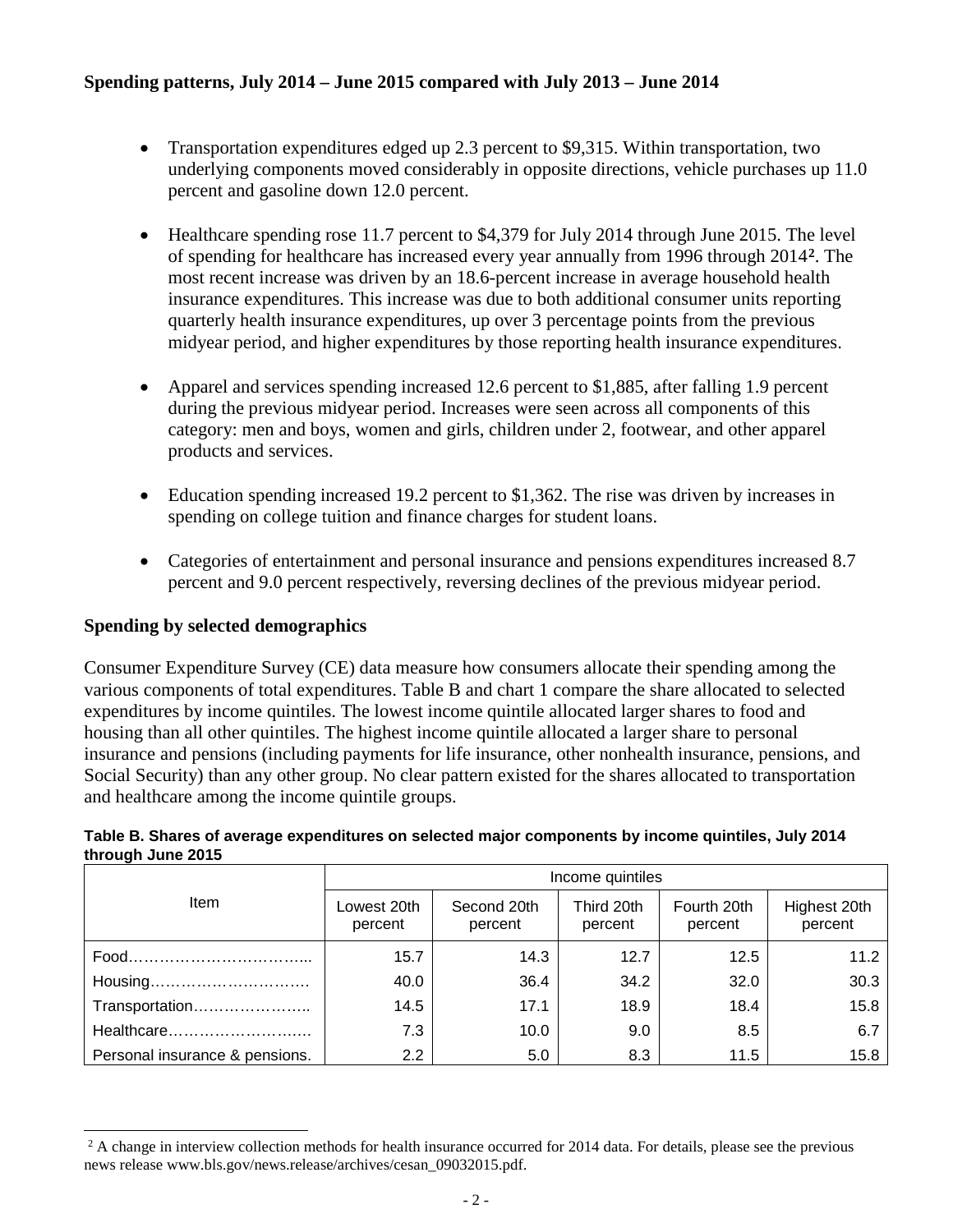

**Chart 1. Shares of average expenditures on selected major components by income quintiles, July 2014 through June 2015** 

Table C and chart 2 show expenditures and income before taxes by quintile from July 2013 through June 2015. All quintiles showed increases in both average annual expenditures and in income before taxes across the 12 months ending June 2015.

| Average annual expenditures |                          |                          | Income before taxes |                          |                          |                   |
|-----------------------------|--------------------------|--------------------------|---------------------|--------------------------|--------------------------|-------------------|
| Income quintile             | July 2013 -<br>June 2014 | July 2014 -<br>June 2015 | Percent<br>change   | July 2013 -<br>June 2014 | July 2014 -<br>June 2015 | Percent<br>change |
| Lowest 20th percent         | \$22,981                 | \$24,455                 | 6.4                 | \$9,818                  | \$10,666                 | 8.6               |
| Second 20th percent         | 32,778                   | 34,645                   | 5.7                 | 26,369                   | 27,711                   | 5.1               |
| Third 20th percent          | 43,739                   | 45,546                   | 4.1                 | 45,724                   | 48,661                   | 6.4               |
| Fourth 20th percent         | 59,250                   | 62,912                   | 6.2                 | 74,410                   | 79,773                   | 7.2               |
| Highest 20th percent        | 100,979                  | 107,424                  | 6.4                 | 166,048                  | 176,583                  | 6.3               |

| Table C. Percent change in average annual expenditures and income before taxes by income quintile |  |
|---------------------------------------------------------------------------------------------------|--|
|---------------------------------------------------------------------------------------------------|--|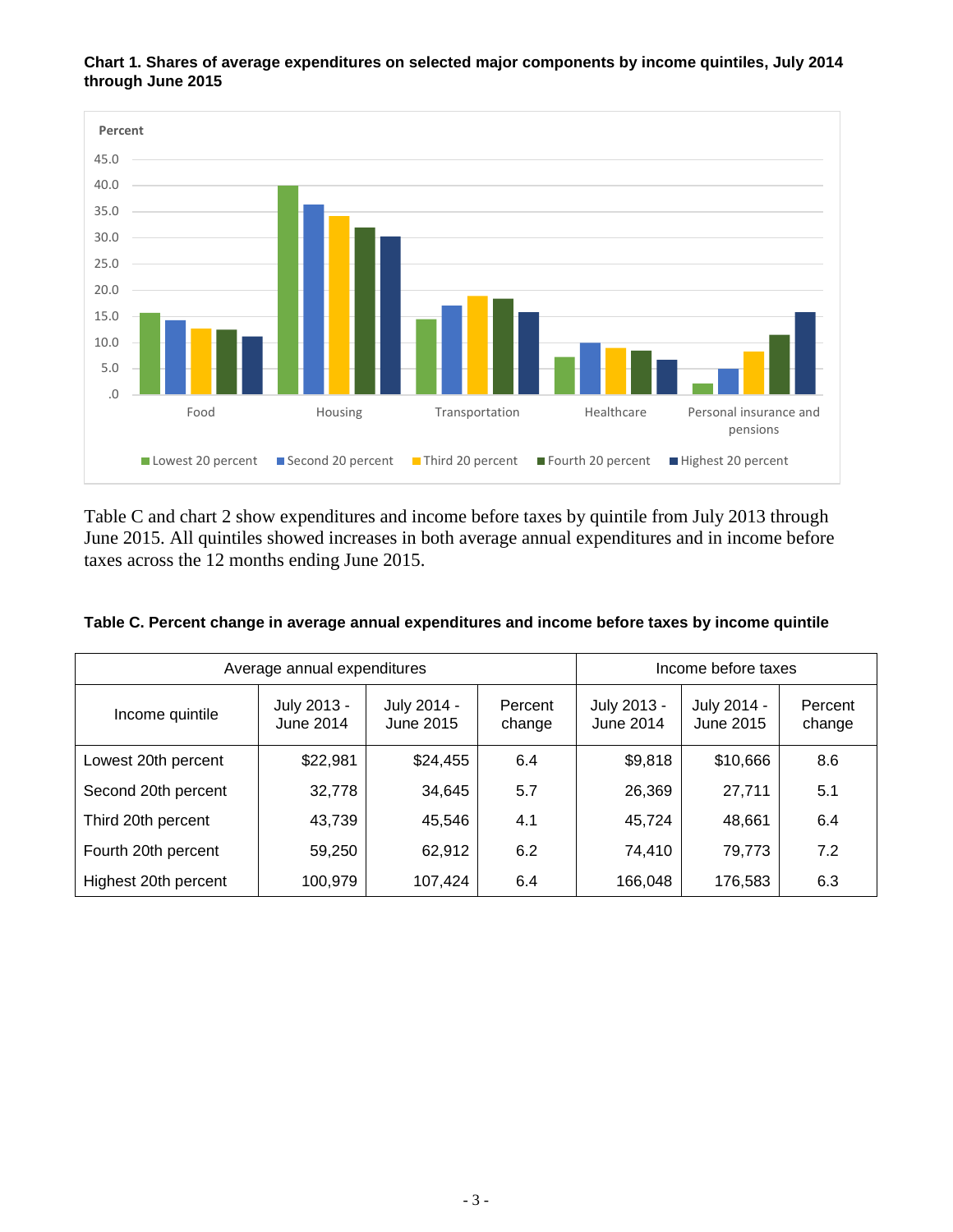

**Chart 2. Percent change in average annual expenditures and income before taxes by income quintile, July 2014 – June 2015 compared with July 2013 – June 2014**